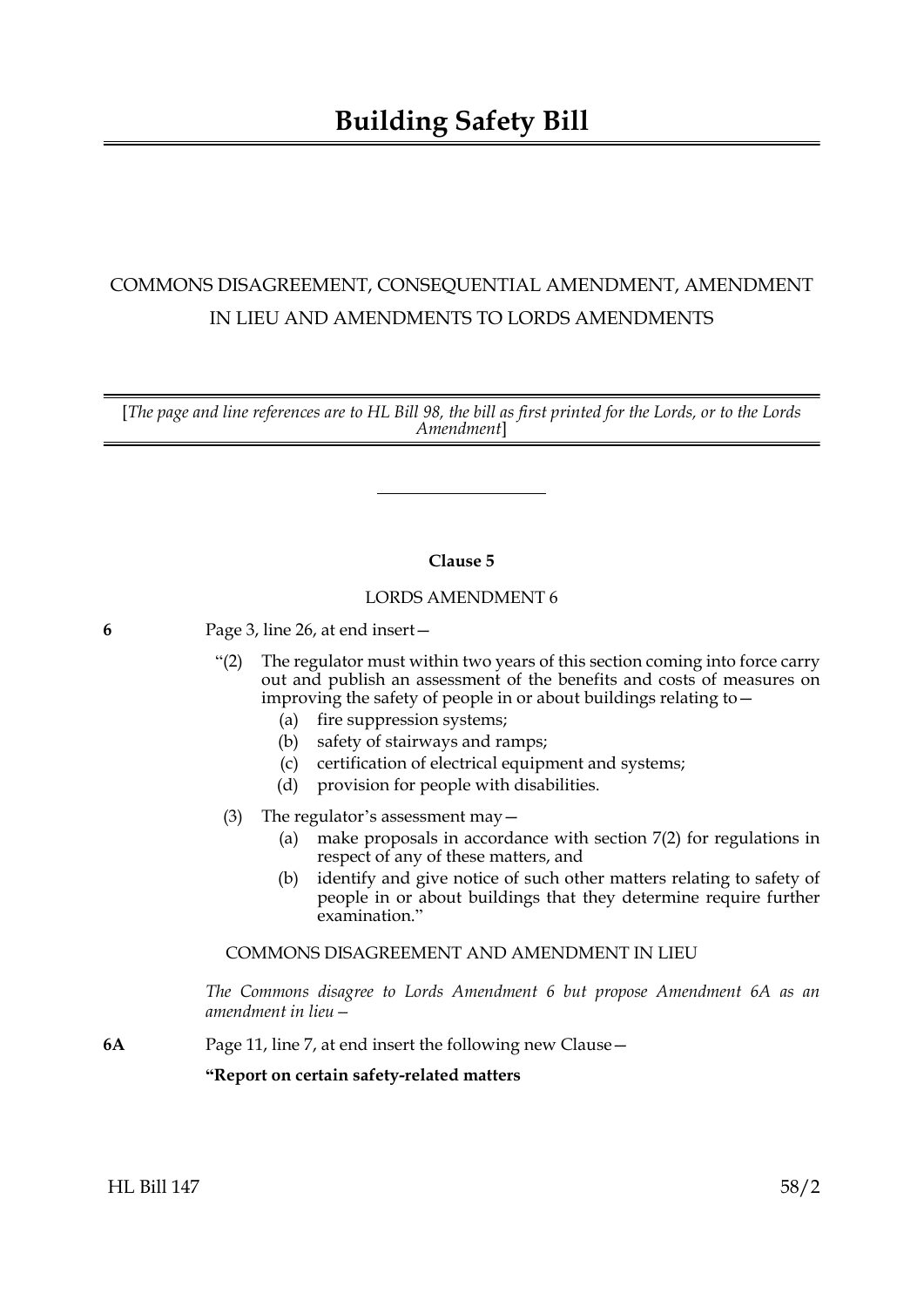- (1) Before the end of the period of three years beginning when this section comes into force, the regulator must—
	- (a) carry out a cost-benefit analysis of making regular inspections of, and testing and reporting on, the condition of electrical installations in relevant buildings;
	- (b) consider what further provision under the Building Act 1984, or in guidance under that Act, may be made about
		- stairs and ramps in relevant buildings,
		- (ii) emergency egress of disabled persons from relevant buildings, and
		- (iii) automatic water fire suppression systems in relevant buildings,

with a view to improving the safety of persons in or about relevant buildings, and carry out a cost-benefit analysis of the making of that provision.

- (2) Before the end of that period, the regulator must—
	- (a) prepare one or more reports about the analysis mentioned in subsection (1) (which may also contain recommendations), and
	- (b) give them to the Secretary of State.
- (3) The Secretary of State must publish any report received under subsection (2).
- (4) In this section "cost-benefit analysis" means—
	- (a) an analysis of the costs together with an analysis of the benefits that will arise if the things mentioned in subsection (1)(a) are done or the provision mentioned in subsection (1)(b) is made, and
	- (b) an estimate of those costs and of those benefits (subject to subsection (5)).
- (5) If, in the opinion of the regulator—
	- (a) the costs or benefits cannot reasonably be estimated, or
	- (b) it is not reasonably practicable to produce an estimate,

the cost-benefit analysis need not estimate them, but must include a statement of the regulator's opinion and an explanation of it.

- (6) In this section—
	- "electrical installation" means fixed electrical cables or fixed electrical equipment located on the consumer's side of the electricity supply meter;
	- "relevant building" means a residential building or any other kind of building that the regulator considers appropriate."

## **Clause 114**

#### LORDS AMENDMENT 78

**78** Page 119, line 4, leave out ", an administration charge or a building safety charge" and insert "or an administration charge"

COMMONS AMENDMENT CONSEQUENTIAL TO THE LORDS AMENDMENT

*The Commons propose the following amendment to the Bill consequential upon the Lords Amendment—*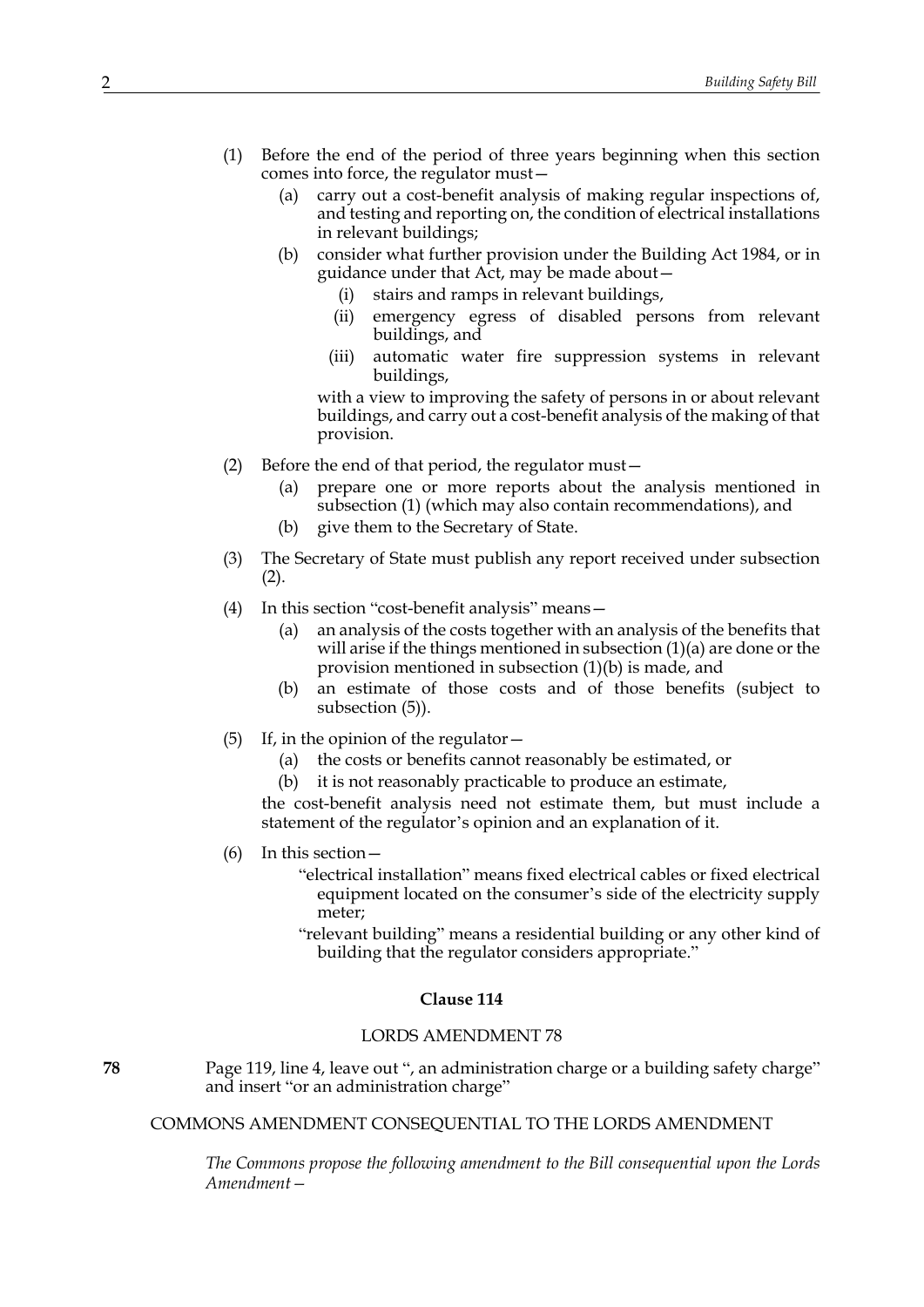**78A** Page 119, leave out lines 14 and 15.

## **Before Clause 117**

## LORDS AMENDMENT 93

**93** Insert the following new Clause—

#### **"Remediation of certain defects**

- (1) Sections (*Meaning of "relevant building"*) to (*Meeting remediation costs of insolvent landlord*) and Schedule (*Remediation costs under qualifying leases*) make provision in connection with the remediation of relevant defects in relevant buildings.
- (2) In those sections—
	- (a) sections (*Meaning of "relevant building"*) to (*Associated persons*) define "relevant building", "qualifying lease", "the qualifying time", "relevant defect" and "associate";
	- (b) section (*Remediation costs under qualifying leases*) and Schedule (*Remediation costs under qualifying leases*) contain protections for tenants under qualifying leases in respect of costs connected with relevant defects, and impose liabilities on certain landlords;
	- (c) section (*Remediation orders*) makes provision about remediation orders, under which a landlord in a relevant building is required to remedy certain relevant defects;
	- (d) section (*Remediation contribution orders*) makes provision about remediation contribution orders, under which an associate of a landlord in a relevant building is required to contribute towards the costs of remedying certain relevant defects;
	- (e) section (*Meeting remediation costs of insolvent landlord*) makes provision about cases where a company that is a landlord in a relevant building is being wound up, and confers on the court a power to require an associate of the company to contribute to its assets."

## COMMONS AMENDMENTS

*The Commons agree with the Lords in their Amendment 93 and propose Amendments 93A and 93B as amendments thereto—*

- **93A** Line 13, leave out "under qualifying leases"
- **93B** Line 24, leave out from "court" to end of line 26 and insert "powers in respect of persons associated with the company."

## LORDS AMENDMENT 94

**94** Insert the following new Clause—

#### **"Meaning of "relevant building"**

- (1) This section applies for the purposes of sections (*Meaning of "qualifying lease"*) to (*Meeting remediation costs of insolvent landlord*) and Schedule (*Remediation costs under qualifying leases*).
- (2) "Relevant building" means a self-contained building, or self-contained part of a building, in England that contains at least two dwellings.

24

7

13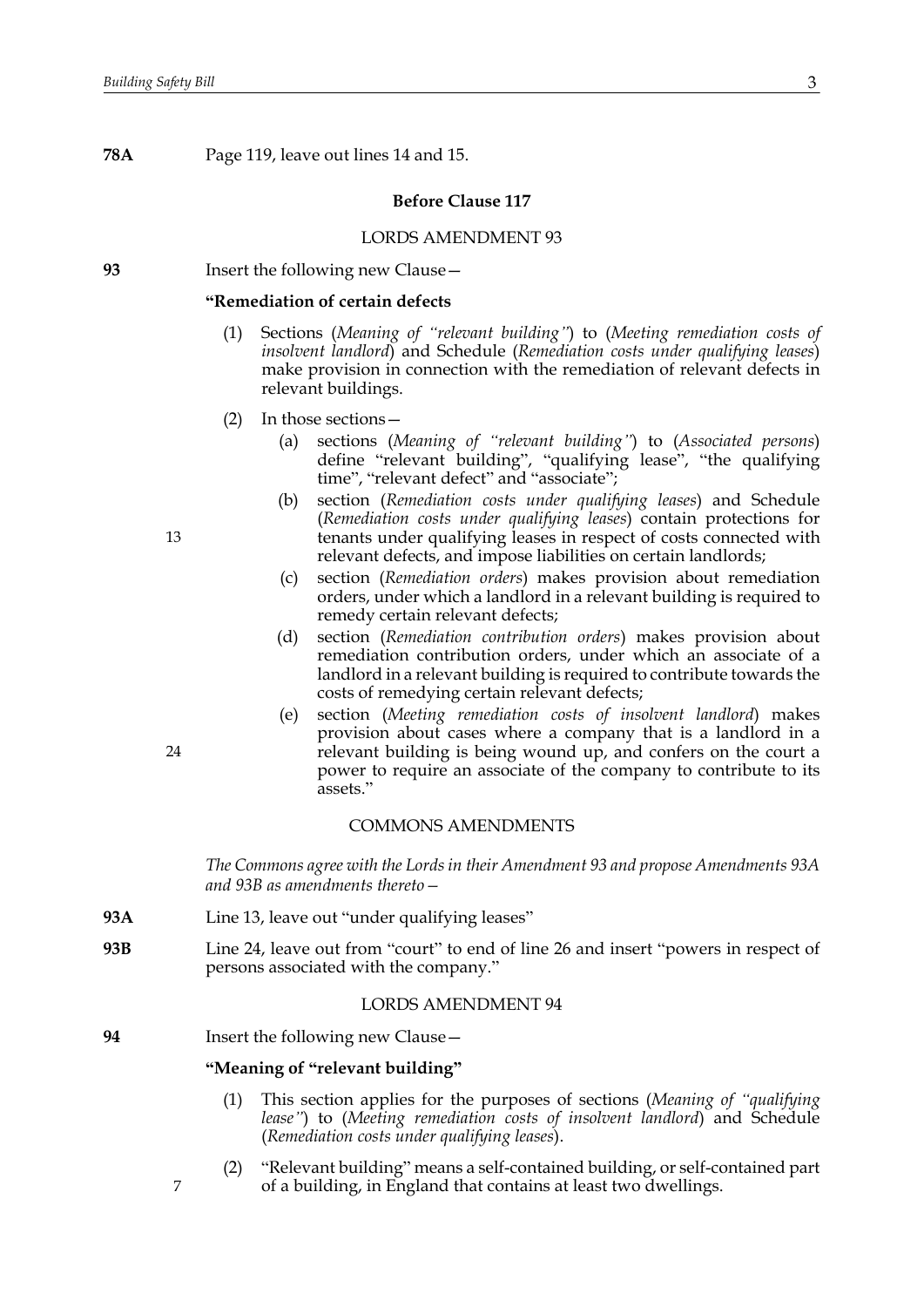- (3) For the purposes of this section a building is "self-contained" if it is structurally detached.
- (4) For the purposes of this section a part of a building is "self-contained" if— (a) the part constitutes a vertical division of the building,
	- (b) the structure of the building is such that the part could be redeveloped independently of the remainder of the building, and
	- (c) the relevant services provided for occupiers of that part—
		- (i) are provided independently of the relevant services provided for occupiers of the remainder of the building, or
		- (ii) could be so provided without involving the carrying out of any works likely to result in a significant interruption in the provision of any such services for occupiers of the remainder of the building.
- (5) In subsection (4) "relevant services" means services provided by means of pipes, cables or other fixed installations.

## COMMONS AMENDMENT

*The Commons agree with the Lords in their Amendment 94 and propose Amendment 94A as an amendment thereto—*

- **94A** Line 7, at end insert "and—
	- (a) is at least 11 metres high, or
	- (b) has at least 5 storeys.

This is subject to subsection (2A).

- (2A) "Relevant building" does not include a self-contained building or selfcontained part of a building—
	- (a) in relation to which a right under Part 1 of the Landlord and Tenant Act 1987 (tenants' right of first refusal) or Part 3 of that Act (compulsory acquisition by tenants of landlord's interest) has been exercised,
	- (b) in relation to which the right to collective enfranchisement (within the meaning of Chapter 1 of Part 1 of the Leasehold Reform, Housing and Urban Development Act 1993) has been exercised,
	- (c) if the freehold estate in the building or part of the building is leaseholder owned (within the meaning of regulations made by the Secretary of State), or
	- (d) which is on commonold land."

## LORDS AMENDMENT 98

**98** Insert the following new Clause—

#### **"Associated persons**

6 7 (1) For the purposes of sections (*Remediation costs under qualifying leases*) to (*Meeting remediation costs of insolvent landlord*) and Schedule (*Remediation costs under qualifying leases*), a partnership or body corporate is associated with another person in the circumstances mentioned in subsections (2) to (4).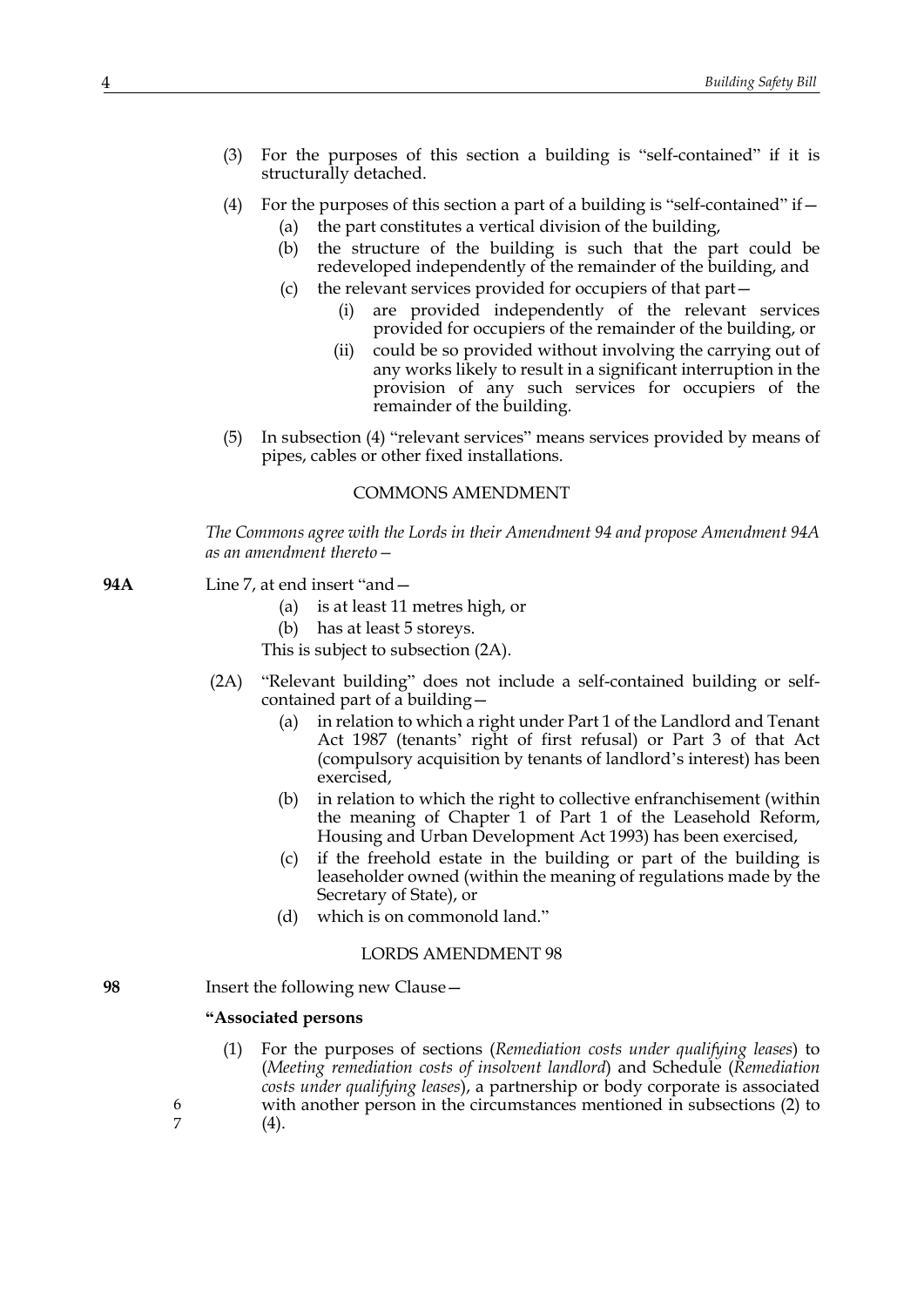- (2) A partnership is associated with any person who was a partner in the partnership, other than a limited partner, at any time in the period of 5 years ending at the qualifying time ("the relevant period").
- (3) A body corporate is associated with any person who was a director of the body corporate at any time in the relevant period.
- (4) A body corporate is associated with another body corporate if  $-$ 
	- (a) at any time in the relevant period a person was a director of both of them, or
	- (b) at the qualifying time, one of them controlled the other or a third body corporate controlled both of them.

Subsections (5) to (7) set out the cases in which a body corporate is regarded as controlling another body corporate.

- (5) A body corporate (X) controls a company (Y) if X possesses or is entitled to acquire—
	- (a) at least half of the issued share capital of Y,
	- (b) such rights as would entitle  $X$  to exercise at least half of the votes exercisable in general meetings of Y,
	- (c) such part of the issued share capital of  $Y$  as would entitle  $X$  to at least half of the amount distributed, if the whole of the income of Y were in fact distributed among the shareholders, or
	- (d) such rights as would, in the event of the winding up of Y or in any other circumstances, entitle it to receive at least half of the assets of Y which would then be available for distribution among the shareholders.
- (6) A body corporate  $(X)$  controls a limited liability partnership  $(Y)$  if  $X -$ 
	- (a) holds a majority of the voting rights in Y,
	- (b) is a member of Y and has a right to appoint or remove a majority of other members, or
	- (c) is a member of Y and controls alone, or pursuant to an agreement with other members, a majority of the voting rights in Y.
- (7) A body corporate  $(X)$  controls another body corporate  $(Y)$  if X has the power, directly or indirectly, to secure that the affairs of Y are conducted in accordance with X's wishes.
- (8) In subsection (6) a reference to "voting rights" is to the rights conferred on members in respect of their interest in a limited liability partnership to vote on those matters which are to be decided on by a vote of the members of the limited liability partnership.
- (9) In determining whether one body corporate  $(X)$  controls another, X is treated as possessing—
	- (a) any rights and powers possessed by a person as nominee for it, and
	- (b) any rights and powers possessed by a body corporate which it controls (including rights and powers which such a body corporate would be taken to possess by virtue of this paragraph).
- (10) In this section "partnership" means—
	- (a) a partnership within the meaning of the Partnership Act 1890, or
	- (b) a limited partnership registered under the Limited Partnerships Act 1907,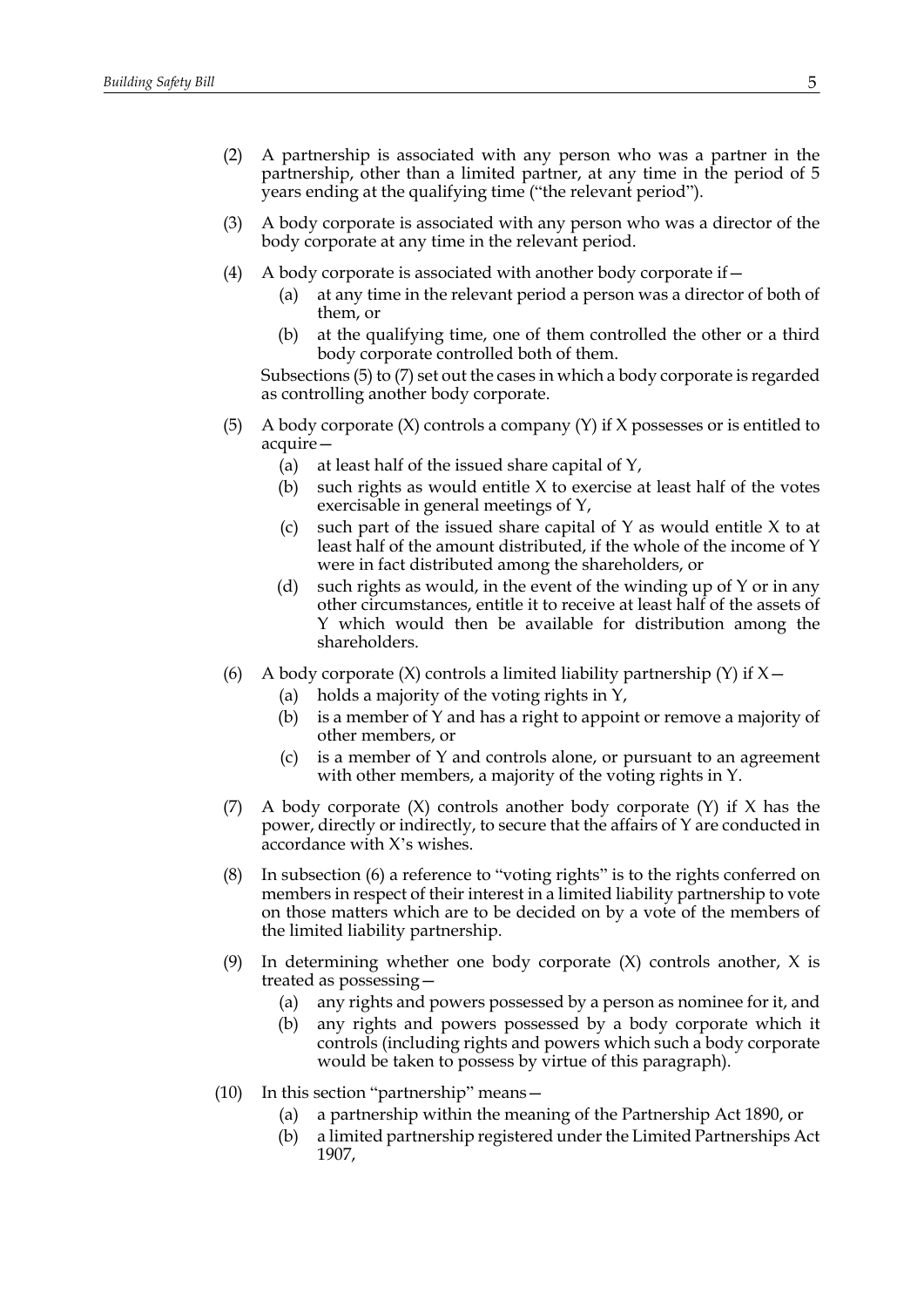or a firm or entity of a similar character formed under the law of a country or territory outside the United Kingdom (and the reference to "limited partner" is to be read accordingly).

(11) The Secretary of State may by regulations provide that, in relation to a prescribed reference in a provision mentioned in subsection (1) to anyone associated with another person, subsections (2) to (4) have effect with prescribed modifications.'

### COMMONS AMENDMENTS

*The Commons agree with the Lords in their Amendment 98 and propose Amendments 98A, 98B and 98C as amendments thereto—*

- **98A** Line 6, leave out "(2)" and insert "(1A)"
- **98B** Line 7, at end insert—
	- "(1A) Where a person's interest in a relevant building was held on trust at the qualifying time, any partnership or body corporate which was a beneficiary of the trust at that time is to be regarded, for the purposes of the provisions mentioned in subsection (1) as they apply in relation to the relevant building, as associated with the person."
- **98C** Line 60, leave out "(2)" and insert "(1A)"

#### LORDS AMENDMENT 107

**107** Insert the following new Clause—

## **"Building liability orders**

- (1) The High Court may make a building liability order if it considers it just and equitable to do so.
- (2) A "building liability order" is an order providing that any relevant liability (or any relevant liability of a specified description) of a body corporate ("the original body") relating to a specified building is also  $-$ 
	- (a) a liability of a specified body corporate, or
	- (b) a joint and several liability of two or more specified bodies corporate.
- (3) In this section "relevant liability" means a liability (whether arising before or after commencement) that is incurred—
	- (a) under the Defective Premises Act 1972 or section 38 of the Building Act 1984, or
	- (b) as a result of a building safety risk.
- (4) A body corporate may be specified only if it is, or has at any time in the relevant period been, an associate of the original body.
- 17
- (5) A building liability order—
	- (a) may be made in respect of a liability of a body corporate that has been dissolved (including where dissolution occurred before commencement);
	- (b) continues to have effect even if the body corporate is dissolved after the making of the order.

60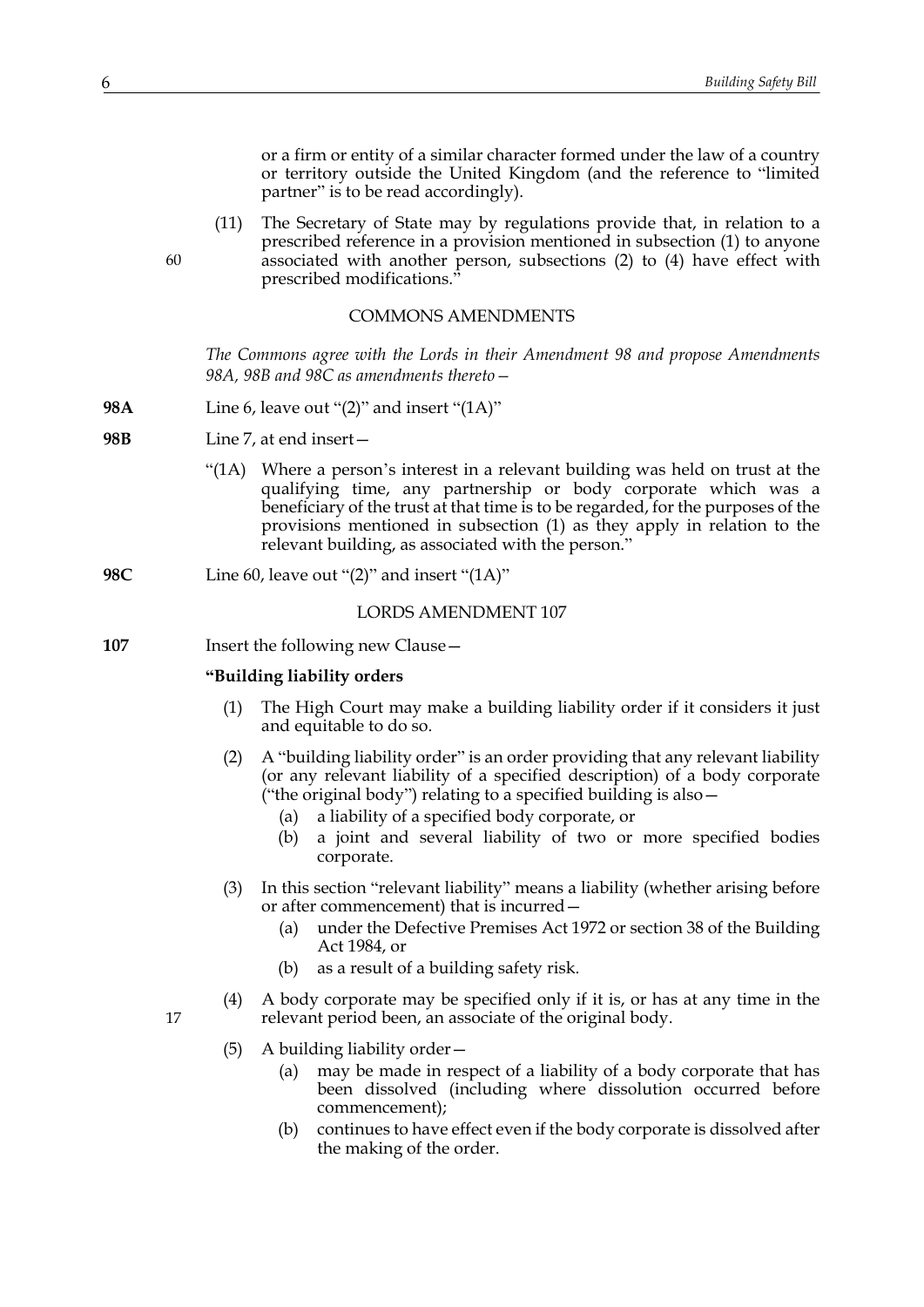(6) In this section—

"associate": see section (*Building liability orders: associates*);

"building safety risk", in relation to a building, means a risk to the safety of people in or about the building arising from the spread of fire or structural failure;

"commencement" means the time this section comes into force; "the relevant period" means the period—

- (a) beginning with the beginning of the carrying out of the works in relation to which the relevant liability was incurred, and
- (b) ending with the making of the order;

"specified" means specified in the building liability order."

## COMMONS AMENDMENT

*The Commons agree with the Lords in their Amendment 107 and propose Amendment 107A as an amendment thereto—*

**107A** Line 17, leave out "an associate of" and insert "associated with"

LORDS AMENDMENT 108

**108** Insert the following new Clause—

## **"Building liability orders: associates**

- (1) For the purposes of section (*Building liability orders*), a body corporate (A) is associated with another body corporate  $(B)$  if  $-$ 
	- (a) one of them controls the other, or
	- (b) a third body corporate controls both of them.

Subsections (2) to (4) set out the cases in which a body corporate is regarded as controlling another body corporate.

- (2) A body corporate (X) controls a company (Y) if X possesses or is entitled to acquire—
	- (a) at least half of the issued share capital of Y,
	- (b) such rights as would entitle  $X$  to exercise at least half of the votes exercisable in general meetings of Y,
	- (c) such part of the issued share capital of Y as would entitle X to at least half of the amount distributed, if the whole of the income of Y were in fact distributed among the shareholders, or
	- (d) such rights as would, in the event of the winding up of Y or in any other circumstances, entitle it to receive at least half of the assets of Y which would then be available for distribution among the shareholders.
- (3) A body corporate  $(X)$  controls a limited liability partnership  $(Y)$  if  $X$  -
	- (a) holds a majority of the voting rights in Y,
	- (b) is a member of Y and has a right to appoint or remove a majority of other members, or
	- (c) is a member of Y and controls alone, or pursuant to an agreement with other members, a majority of the voting rights in Y.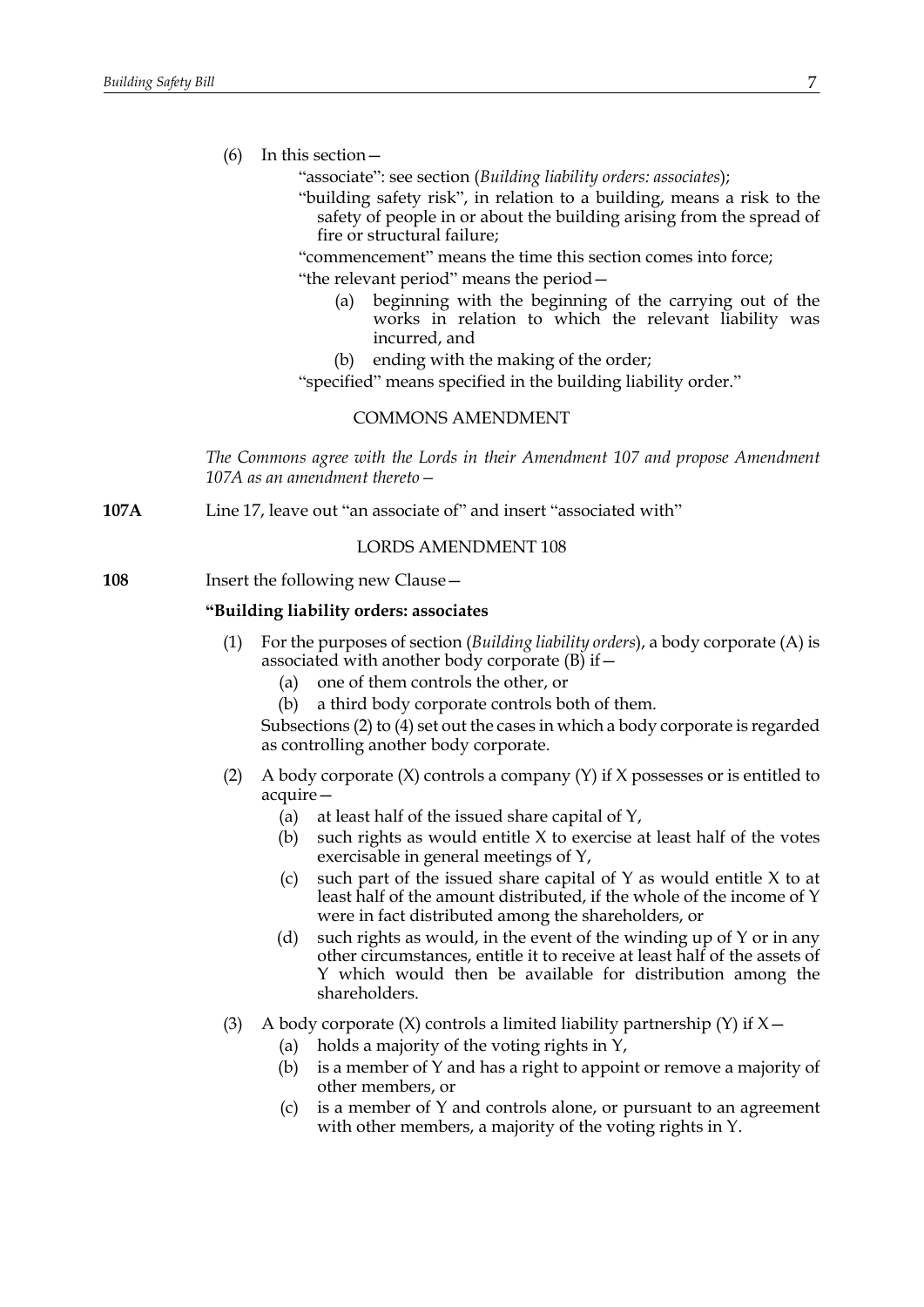- (4) A body corporate (X) controls another body corporate (Y) if X has the power, directly or indirectly, to secure that the affairs of Y are conducted in accordance with X's wishes.
- (5) In subsection (3) a reference to "voting rights" is to the rights conferred on members in respect of their interest in a limited liability partnership to vote on those matters which are to be decided on by a vote of the members of the limited liability partnership.
- (6) In determining under any of subsections (2) to (4) whether one body corporate (X) controls another, X is treated as possessing—
	- (a) any rights and powers possessed by a person as nominee for it, and
	- (b) any rights and powers possessed by a body corporate which it controls (including rights and powers which such a body corporate would be taken to possess by virtue of this paragraph)."

### COMMONS AMENDMENT

*The Commons agree with the Lords in their Amendment 108 and propose Amendment 108A as an amendment thereto—*

**108A** Line 39, at end insert—

39

7

17 18 "(7) For the purposes of section (*Building liability orders*) as it applies in relation to a building, where a person's interest in the building is held on trust, a body corporate which is a beneficiary of the trust is to be regarded as associated with the person."

#### LORDS AMENDMENT 109

**109** Insert the following new Clause -

## **"Order for information in connection with building liability order**

- (1) A person of a prescribed description may apply to the High Court for an information order.
- (2) An "information order" is an order requiring a specified body corporate to give, by a specified time, specified information or documents relating to persons who are or have at any time in a specified period been, associates of the body corporate.
- (3) An information order may be made only if it appears to the court—
	- (a) that the body corporate is subject to a relevant liability (within the meaning of section (*Building liability orders*)), and
	- (b) that it is appropriate to require the information or documents to be provided for the purpose of enabling the applicant (or the applicant and others) to make, or consider whether to make, an application for a building liability order.
- (4) In this section—
	- "associate" has the meaning given by section (Building liability orders: associates);
	- "building liability order": see section (*Building liability orders*);
	- "prescribed" means prescribed by regulations made by the Secretary of State;
	- "specified" means specified in the information order."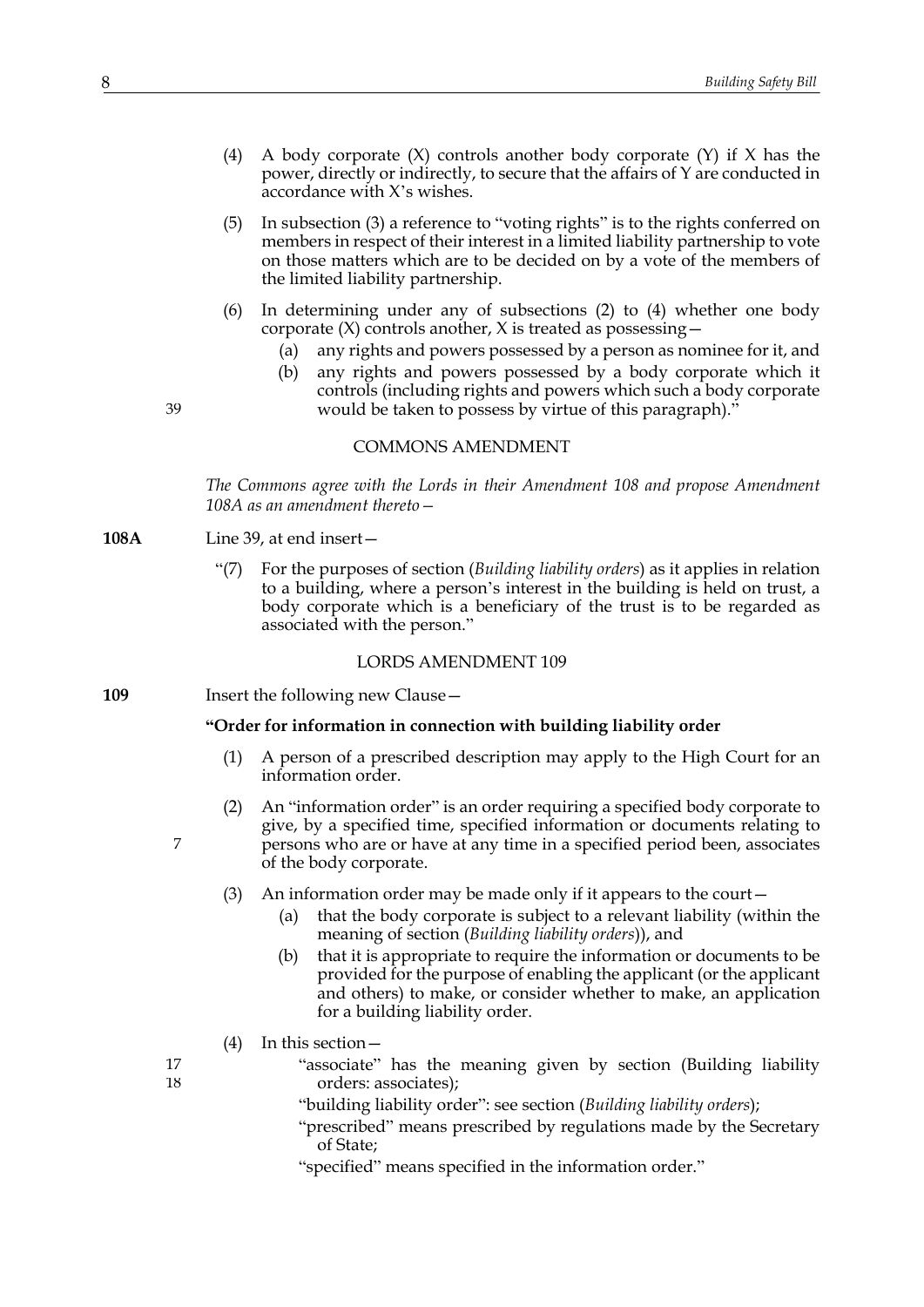## COMMONS AMENDMENTS

*The Commons agree with the Lords in their Amendment 109 and propose Amendments 109A and 109B as amendments thereto—*

- **109A** Line 7, leave out "associates of" and insert "associated with"
- **109B** Line 17, leave out from ""associate"" to end of line 18 and insert ": section (*Building liability orders: associates*) applies for the purposes of this section as it applies for the purposes of section (*Building liability orders*);"

#### **Clause 140**

## LORDS AMENDMENT 145

**145** Page 144, line 21, at end "or paragraph 3(5), 4, 12 or 13 of Schedule (*Remediation costs under qualifying leases*),"

## COMMONS AMENDMENT

*The Commons agree with the Lords in their Amendment 145 and propose Amendment 145A as an amendment thereto—*

**145A** Line 1, leave out "4,"

## **Before Schedule 9**

## LORDS AMENDMENT 184

**184** Insert the following new Schedule—

#### "SCHEDULE

#### REMEDIATION COSTS UNDER QUALIFYING LEASES

#### *Interpretation*

1 (1) In this Schedule—

"associated": see section (*Associated persons*);

- "building safety risk" has the meaning given by section (*Meaning of "relevant defect"*);
- "joint venture" includes a partnership (as defined by section (*Associated persons*));
- "prescribed" means prescribed by regulations made by the Secretary of State;
- "qualifying lease": see section (*Meaning of "qualifying lease"*);
- "the qualifying time" has the same meaning as in section (*Meaning of "qualifying lease"*);
- "relevant building": see section (*Meaning of "relevant building"*);
- "relevant defect": see section (*Meaning of "relevant defect"*);
- "relevant measure", in relation to a relevant defect, means a measure taken—
	- (a) to remedy the relevant defect, or
	- (b) for the purpose of  $-$ 
		- (i) preventing a relevant risk from materialising, or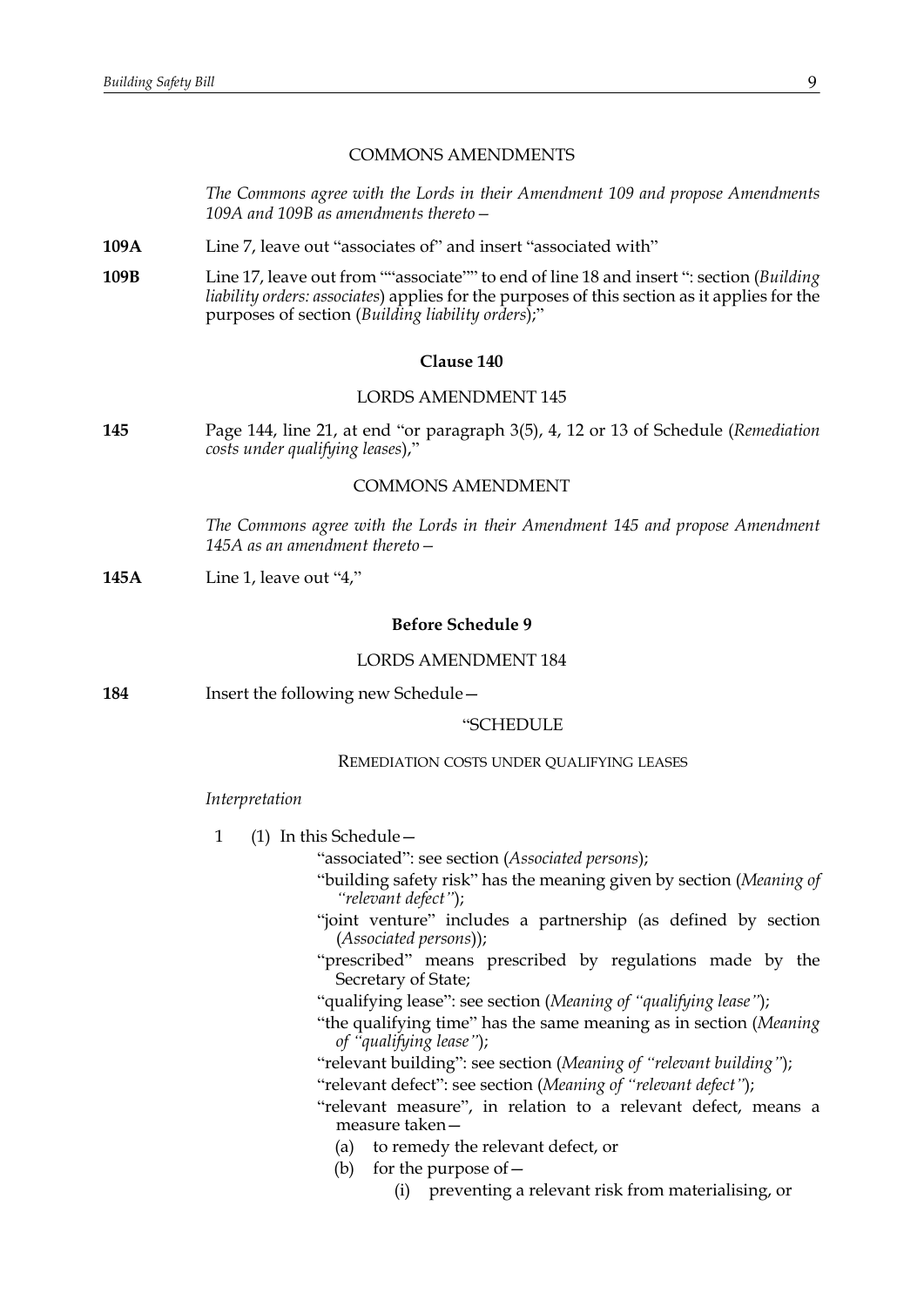(ii) reducing the severity of any incident resulting from a relevant risk materialising;

"relevant risk" here means a building safety risk that arises as a result of the relevant defect;

- "service charge" has the meaning given by section 18 of the Landlord and Tenant Act 1985.
- (2) The definition of "service charge" applies in relation to a lease of premises that do not include a dwelling as it applies in relation to a lease of a dwelling.

*No service charge payable for defect for which landlord or associate responsible*

- <span id="page-9-0"></span>2 (1) This paragraph applies in relation to a lease of any premises in a relevant building.
	- (2) No service charge is payable under the lease in respect of a relevant measure relating to a relevant defect if a relevant landlord—
		- (a) is responsible for the relevant defect, or
		- (b) is associated with a person responsible for a relevant defect.
	- (3) For the purposes of this paragraph a person is "responsible for" a relevant defect if—
		- (a) in the case of an initial defect, the person was, or was in a joint venture with, the developer or undertook or commissioned works relating to the defect;
		- (b) in any other case, the person undertook or commissioned works relating to the defect.
	- (4) In this paragraph—
		- "developer" means a person who undertook or commissioned the construction or conversion of the building (or part of the building) with a view to granting or disposing of interests in the building or parts of it;
		- "initial defect" means a defect which is a relevant defect by virtue of section (*Meaning of "relevant defect"*)(3)(a);
		- "relevant landlord" means the landlord under the lease or any superior landlord.

*No service charge payable if landlord meets contribution condition*

- 3 (1) No service charge is payable under a qualifying lease in respect of a relevant measure relating to any relevant defect if the landlord under the lease at the qualifying time ("the relevant landlord") met the contribution condition.
	- (2) The contribution condition is that the landlord group's net worth at the qualifying time was more than  $N \times \text{\textsterling}2,000,000$ , where N is the number of relevant buildings within sub-paragraph (3).
	- (3) A relevant building is within this sub-paragraph if a member of the landlord group was, at the qualifying time, a landlord under a lease of the relevant building or any part of it.
	- (4) For the purposes of this paragraph—
		- (a) "the landlord group" means the relevant landlord and any person associated with the relevant landlord;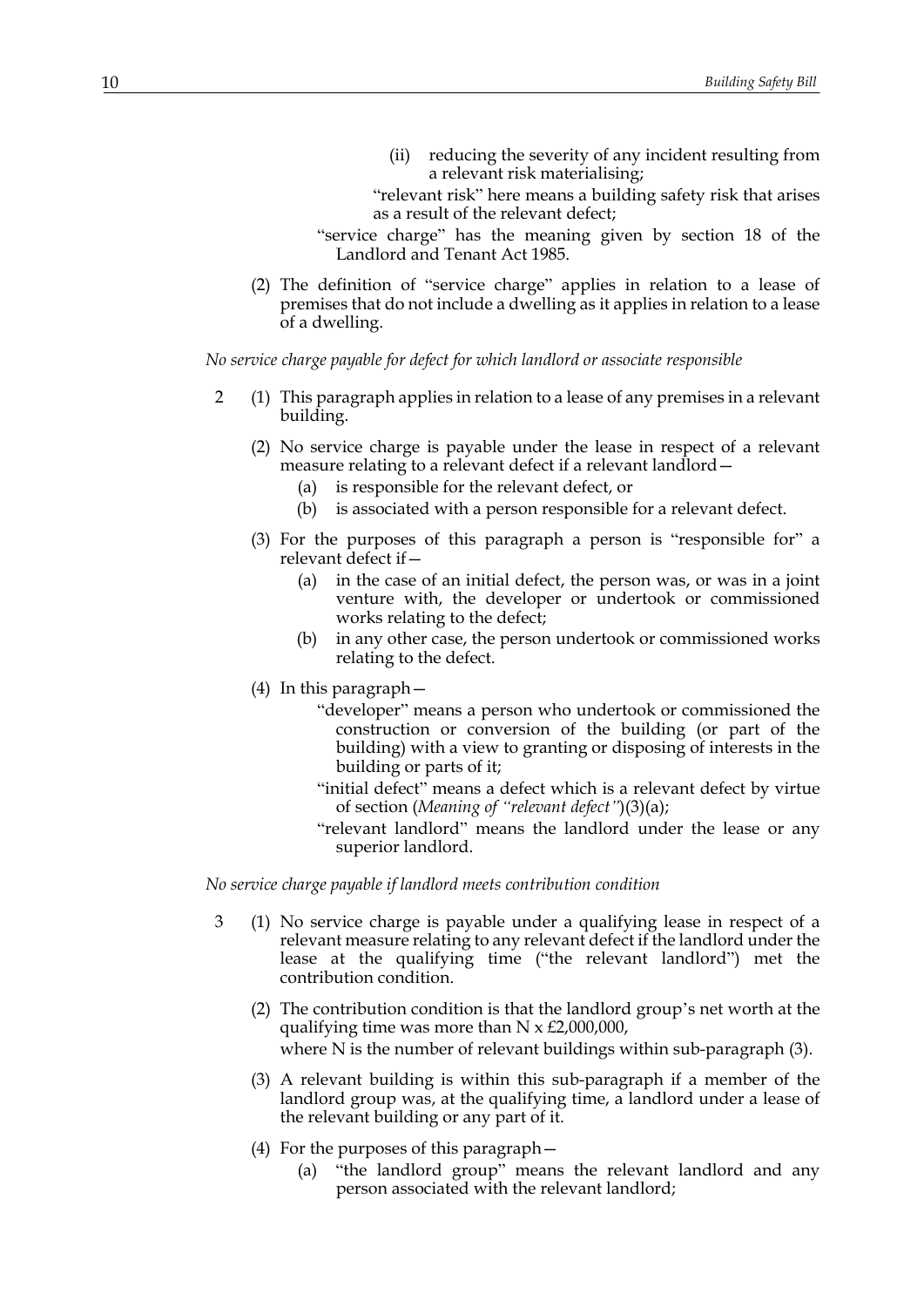- (b) the net worth of the landlord group at the qualifying time is to be determined in accordance with regulations made by the Secretary of State.
- (5) The Secretary of State may by regulations amend the amount for the time being specified in sub-paragraph (2).
- (6) This paragraph does not apply if, at the qualifying time, the relevant landlord was—
	- (a) a private registered provider of social housing (as to which see section 80 of the Housing and Regeneration Act 2008),
	- (b) a local authority (as defined by section 29), or
	- (c) a prescribed person.

*No service charge payable where lease below certain value*

- 4 (1) No service charge is payable under a qualifying lease in respect of a relevant measure relating to any relevant defect if the value of the qualifying lease at the qualifying time was less than—
	- (a) £325,000, if the premises demised by the qualifying lease are in Greater London;
	- (b) £175,000, in any other case.
	- (2) For the purposes of this paragraph the value of a qualifying lease at the qualifying time is its value determined in accordance with paragraph 6 and regulations made under it.

*Limit on service charge in other cases*

- <span id="page-10-0"></span>5 (1) A service charge which would otherwise be payable under a qualifying lease in respect of a relevant measure relating to any relevant defect is payable only if (and so far as) the sum of—
	- (a) the amount of the service charge, and
	- (b) the total amount of relevant service charges which fell due before the service charge fell due,

does not exceed the permitted maximum.

- (2) In this paragraph "relevant service charge" means a service charge under the lease in respect of a relevant measure relating to any relevant defect that—
	- (a) fell due in the pre-commencement period, or
	- (b) falls due after commencement.
- (3) In sub-paragraph (2) "the pre-commencement period" means the period—
	- (a) beginning 5 years before commencement or, if later, on the day the relevant person became the tenant under the qualifying lease, and
	- (b) ending with commencement.

"The relevant person" means the person who was the tenant under the qualifying lease at commencement.

(4) In this paragraph—

"commencement" means the time this paragraph comes into force; "the permitted maximum": see paragraph [6.](#page-11-0)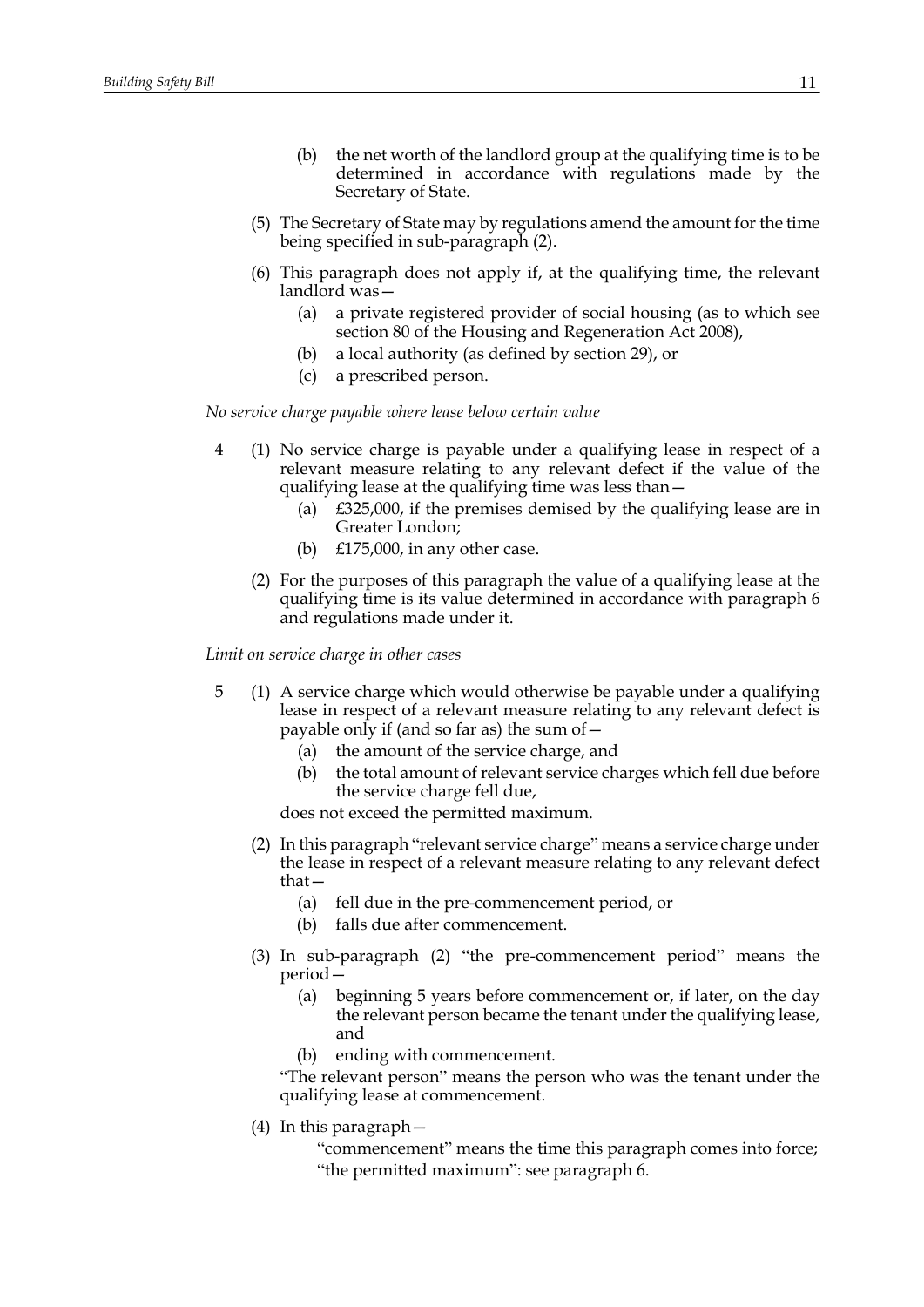#### *Paragraph [5](#page-10-0): the permitted maximum*

- <span id="page-11-0"></span>6 (1) In paragraph [5](#page-10-0) "the permitted maximum", in relation to a qualifying lease, has the following meaning.
	- (2) The permitted maximum is zero.
	- (3) Where the qualifying lease is a shared ownership lease and the tenant's total share was less than 100% at the qualifying time—
		- (a) the value of the qualifying lease at that time is to be determined as if the tenant's total share at that time was 100%;
		- (b) the permitted maximum is the tenant's total share (as at that time) of what would otherwise be the permitted maximum.
	- (4) The Secretary of State may by regulations make provision about the determination of the value of a qualifying lease for the purposes of paragraph 4.
	- (5) The regulations may in particular provide that, except in prescribed cases, the value of a qualifying lease at the qualifying time is to be determined by—
		- (a) ascertaining the consideration given on the latest disposal of the qualifying lease on the open market to have been made before that time, and
		- (b) if that disposal occurred before 2022, uprating the consideration in accordance with the regulations.
	- (6) In this paragraph "shared ownership lease" and "total share" have the meaning given by section 7 of the Leasehold Reform, Housing and Urban Development Act 1993.

#### *Annual limit on service charges*

- 7 (1) A relevant service charge which would otherwise be payable under a qualifying lease is payable only if (and so far as) the sum of—
	- (a) the amount of the service charge, and
	- (b) the total amount of relevant service charges which fell due in the period of 12 months ending with the day on which the service charge fell due,

does not exceed one tenth of the permitted maximum.

- (2) In this paragraph—
	- "the permitted maximum" means the permitted maximum as defined by paragraph [6](#page-11-0) in relation to the lease;
	- "relevant service charge" means a service charge under a qualifying lease in respect of a relevant measure relating to any relevant defect.

*No service charge payable for cladding remediation where tenant was resident*

- 8 (1) No service charge is payable under a qualifying lease in respect of cladding remediation.
	- (2) In this paragraph "cladding remediation" means the removal or replacement of any part of a cladding system that -
		- (a) forms the outer wall of an external wall system, and
		- (b) is unsafe.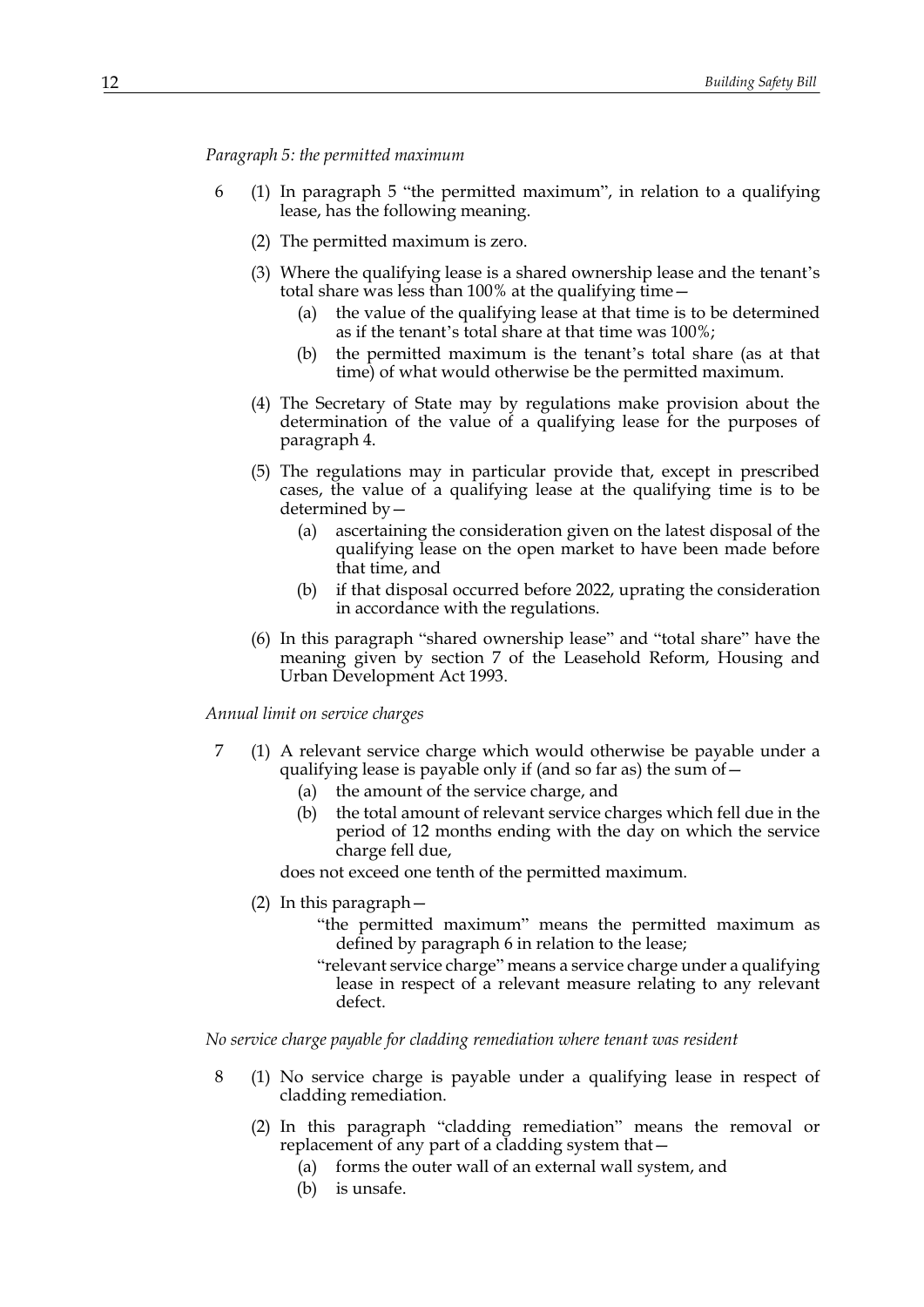*No service charge payable for legal or professional services relating to liability for relevant defects*

- <span id="page-12-0"></span>9 (1) No service charge is payable under a qualifying lease in respect of legal or other professional services relating to the liability (or potential liability) of any person incurred as a result of a relevant defect.
	- (2) In this paragraph the reference to services includes services provided in connection with—
		- (a) obtaining legal advice,
		- (b) any proceedings before a court or tribunal,
		- (c) arbitration, or
		- (d) mediation.

*Paragraphs [2](#page-9-0) to 4, 8 and [9](#page-12-0): supplementary* 

- 10 (1) This paragraph supplements paragraphs [2](#page-9-0) to 4, 8 and [9](#page-12-0) (the "relevant paragraphs").
	- (2) Where a relevant paragraph provides that no service charge is payable under a lease in respect of a thing—
		- (a) no costs incurred or to be incurred in respect of that thing (or in respect of that thing and anything else)—
			- (i) are to be regarded for the purposes of the relevant provisions as relevant costs to be taken into account in determining the amount of a service charge payable under the lease, or
			- (ii) are to be met from a relevant reserve fund;
		- (b) any amount payable under the lease, or met from a relevant reserve fund, is limited accordingly (and any necessary adjustment must be made by repayment, reduction of subsequent charges or otherwise).
	- (3) In this paragraph—
		- "the relevant provisions" means sections 18 to 30 of the Landlord and Tenant Act 1985 (service charges) and section 42 of the Landlord and Tenant Act 1987 (service charge contributions to be held on trust);

"relevant reserve fund" means—

- (a) a trust fund within the meaning of section 42 of the Landlord and Tenant Act 1987,
- (b) an express trust of a kind mentioned in subsection (9) of that section, comprising payments made by the tenant under the lease and others, or
- (c) any other fund comprising payments made by the tenant under the lease and others, and held for the purposes of meeting costs incurred or to be incurred in respect of the relevant building in question or any part of it (or in respect of that building or part and anything else).
- (4) The Secretary of State may by regulations modify the application of this paragraph as it applies in relation to a lease of premises that do not include a dwelling.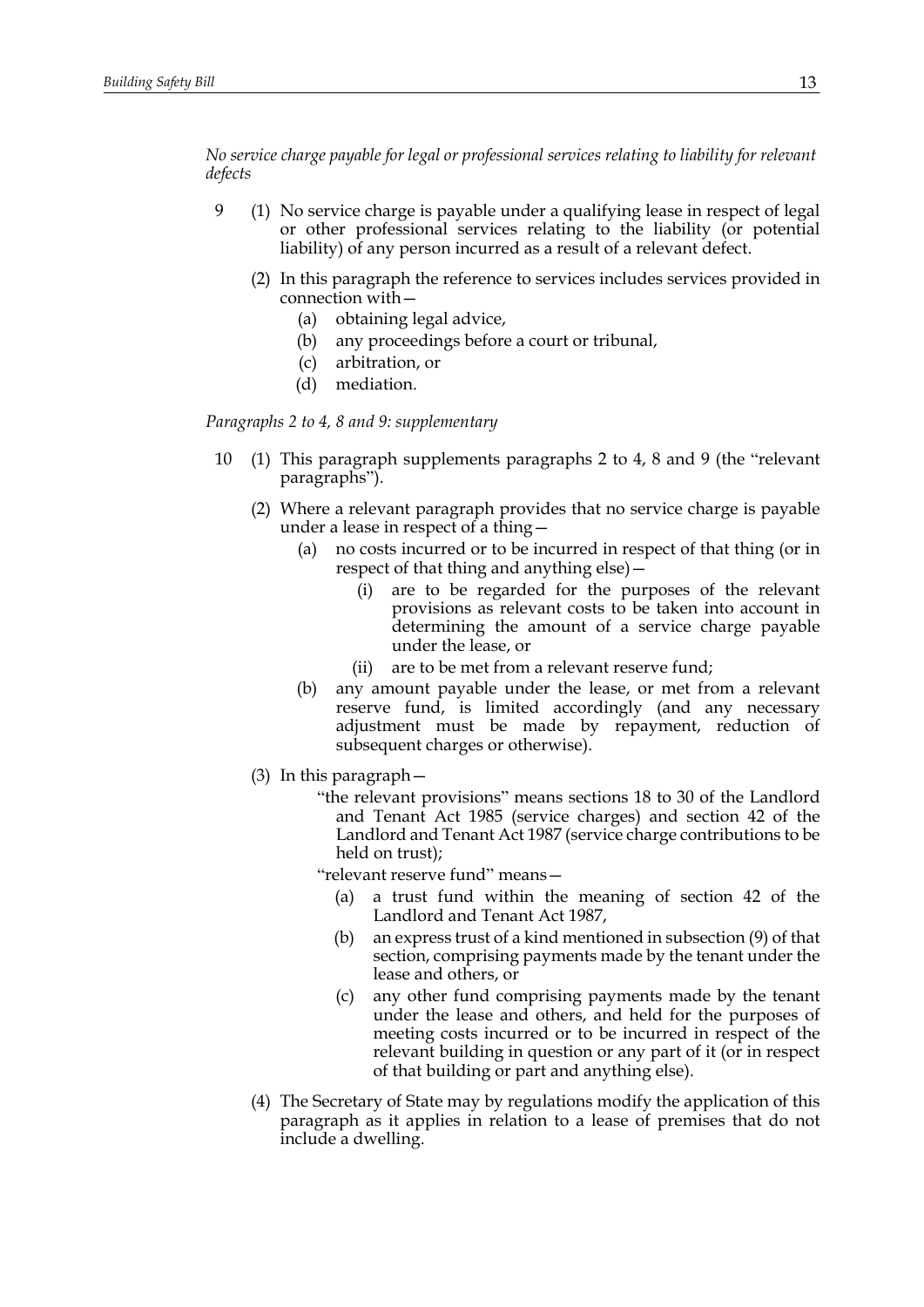*No increase in service charge for other tenants*

- 11 Where—
	- (a) an amount ("the original amount") would, apart from this Schedule, be payable by a tenant under a lease of premises in a relevant building, and
	- a greater amount would (apart from this paragraph) be payable under the lease as a result of this Schedule,

the lease has effect as if the amount payable were the original amount.

#### *Recovery of service charge amounts from landlords*

- 12 (1) The Secretary of State may by regulations make provision for and in connection with the recovery, from a prescribed relevant landlord, of any amount that is not recoverable under a lease as a result of this Schedule.
	- (2) In this paragraph "relevant landlord", in relation to a lease, means the landlord under the lease or any superior landlord.

*Presumption: qualifying lease*

- 13 (1) This paragraph applies in relation to a lease that meets the conditions in paragraphs (a) to (c) of section (*Meaning of "qualifying lease" and "the qualifying time"*)(2).
	- (2) The lease is to be treated for the purposes of this Schedule as a qualifying lease unless—
		- (a) the landlord under the lease has taken all reasonable steps (and any prescribed steps) to obtain a qualifying lease certificate from a tenant under the lease, and
		- (b) no such certificate has been provided to the landlord.
	- (3) In this paragraph "qualifying lease certificate" means a certificate, complying with any prescribed requirements, that the condition in section (*Meaning of "qualifying lease" and "the qualifying time"*)(2)(d) was met in relation to the lease at the qualifying time.
	- (4) The requirements that may be prescribed include requirements as to  $-$ 
		- (a) the information to be provided in the certificate,
		- (b) the form of the certificate, and
		- (c) the execution of the certificate.

#### *Presumptions relating to landlord under qualifying lease*

14 (1) The person who was the landlord under a qualifying lease at the qualifying time ("the relevant landlord") is to be treated for the purposes of this Schedule as having met the contribution condition (as defined by paragraph 3) unless the landlord under the lease provides to the tenant under the lease a certificate, complying with any prescribed requirements, that the relevant landlord did not meet that condition.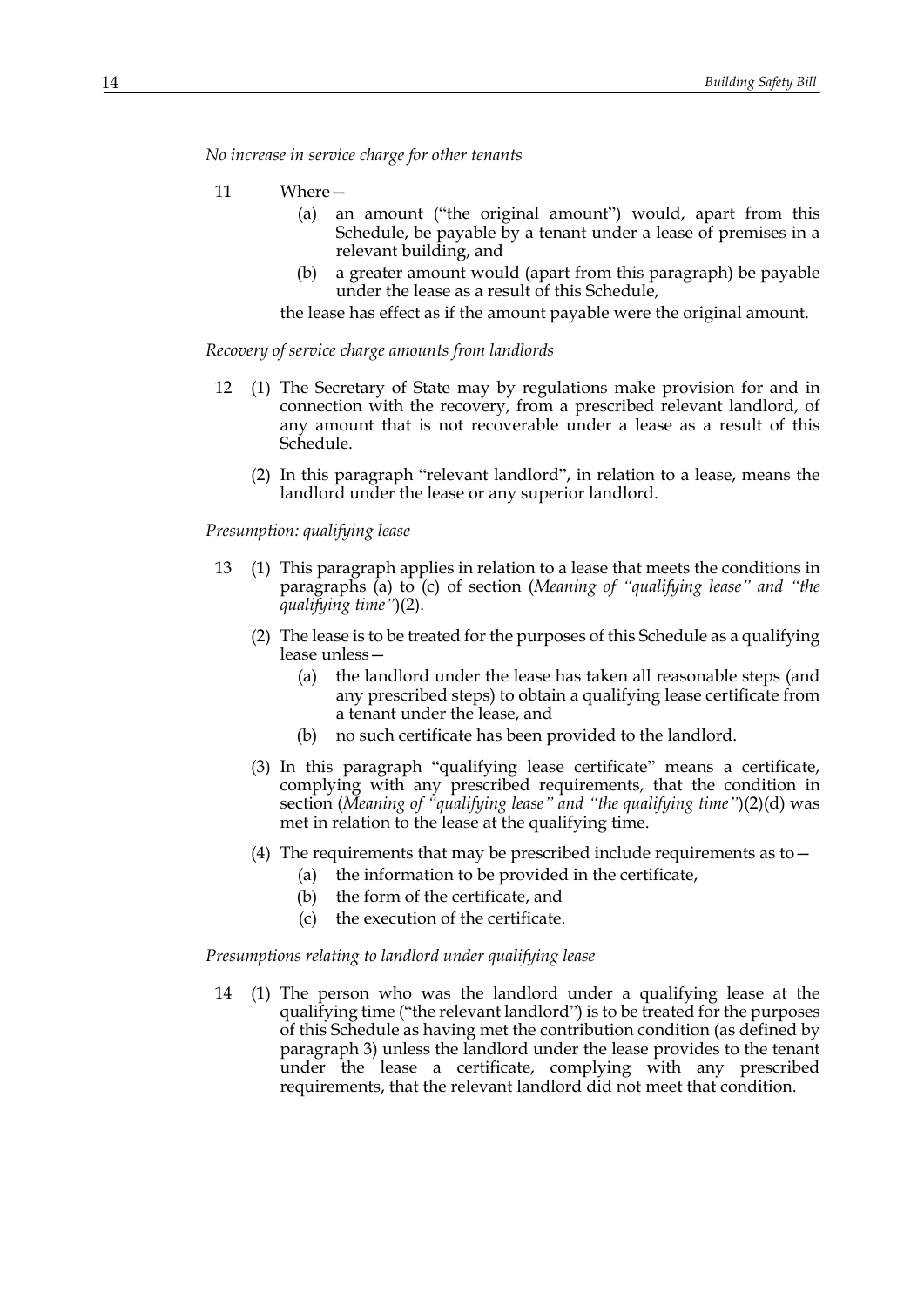- (2) The Secretary of State may by regulations provide that (in some or all cases) the condition in paragraph 2(2) is to be treated for the purposes of this Schedule as met in relation to a lease to which paragraph 2 applies unless the landlord under the lease provides to the tenant under the lease a certificate that complies with any prescribed requirements.
- (3) The requirements that may be prescribed include requirements as to  $-$ 
	- (a) the information to be provided in the certificate,
	- (b) the form of the certificate, and
	- (c) the execution of the certificate.

## *Information from tenants*

- 15 (1) The Secretary of State may by regulations make provision requiring a tenant under a qualifying lease to give prescribed information or documents to the landlord under the lease or any superior landlord.
	- (2) The regulations may provide that the information or documents are to be given in a prescribed way.

### *Information from landlords*

- 16 (1) The Secretary of State may by regulations make provision requiring a relevant landlord to give prescribed information or documents to a relevant tenant or other prescribed person.
	- (2) Information or documents may be prescribed if they relate to any matter with which this Schedule is concerned.
	- (3) The regulations may require the information or documents to be given in a prescribed way.
	- (4) The regulations may provide that where a relevant landlord fails to comply with the regulations, prescribed costs—
		- (a) are not to be regarded as relevant costs to be taken into account in determining the amount of a service charge payable under a relevant lease, and
		- (b) must not be met from a relevant reserve fund.
	- (5) The regulations may make provision for and in connection with an application to the First-tier Tribunal for an order—
		- (a) determining whether a relevant landlord has failed to comply with the regulations, and
		- (b) if so, requiring the relevant landlord to provide specified information or documents to a specified person by a specified time.

"Specified" here means specified in the order.

- (6) Nothing in sub-paragraph (5) limits the effect of regulations made by virtue of sub-paragraph (4).
- (7) Information or documents may be specified in an order under subparagraph (5) only if the regulations require them to be provided to the specified person.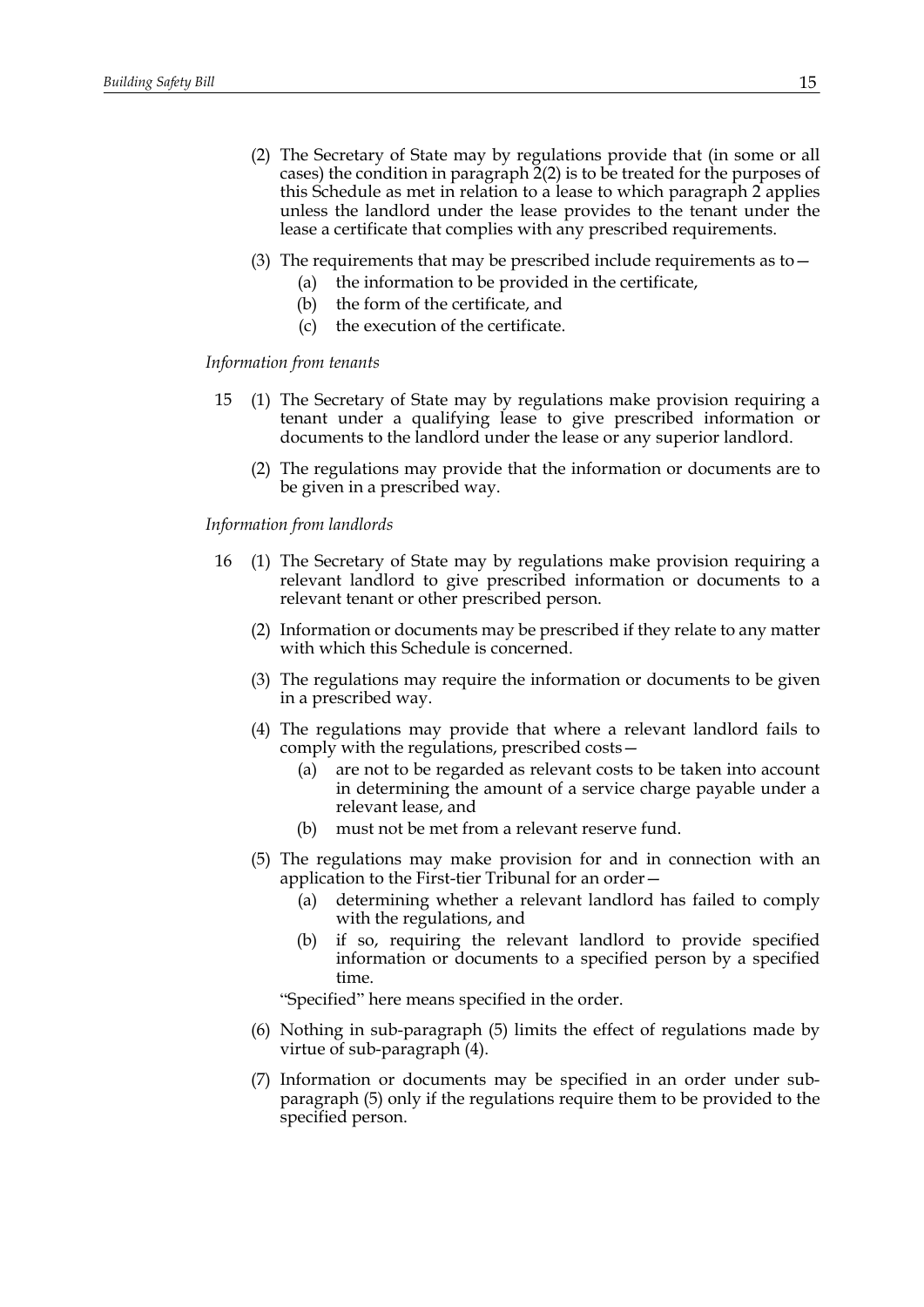- (8) In this paragraph—
	- "relevant costs" has the meaning given by section 18 of the Landlord and Tenant Act 1985 (and this applies in relation to a lease of premises that does not include a dwelling as it applies in relation to a lease of a dwelling);
	- "relevant landlord" means a landlord under a relevant lease;
	- "relevant lease" means a lease of premises in a relevant building;
	- "relevant reserve fund" has the meaning given by paragraph 10; "relevant tenant" means a tenant under a relevant lease.
- 17 In section 21 of the Landlord and Tenant Act 1985 (service charge information), in subsection (6A) (inserted by section 113), after "2022)" insert "or relevant buildings (as defined by section (*Meaning of "relevant building"*) of that Act)".

#### *Anti-avoidance*

18 A covenant or agreement (whenever made) is void insofar as it purports to exclude or limit any provision made under this Schedule."

## COMMONS AMENDMENTS

*The Commons agree with the Lords in their Amendment 184 and propose Amendments 184A, 184B, 184C and 184D as amendments thereto—*

- **184A** In paragraph 2(4) of that Schedule, in the definition of "relevant landlord" after "lease" insert "at the qualifying time"
- **184B** In paragraph 2(4) of that Schedule, in the definition of "relevant landlord", at end insert "at that time"
- **184C** In paragraph 6 of that Schedule, in sub-paragraph (2) leave out "zero" and insert "(subject to sub-paragraphs (2A) to (3))—
	- (a) if the premises demised by the qualifying lease are in Greater London, £15,000;
	- (b) otherwise, £10,000.
	- (2A) Where the value of the qualifying lease at the qualifying time exceeded  $£1,000,000$  but did not exceed  $£2,000,000$ , the permitted maximum is £50,000.
	- (2B) Where the value of the qualifying lease at the qualifying time exceeded  $£2,000,000$ , the permitted maximum is £100,000."
- **184D** In paragraph 6(4) of that Schedule, at end insert "and this paragraph."